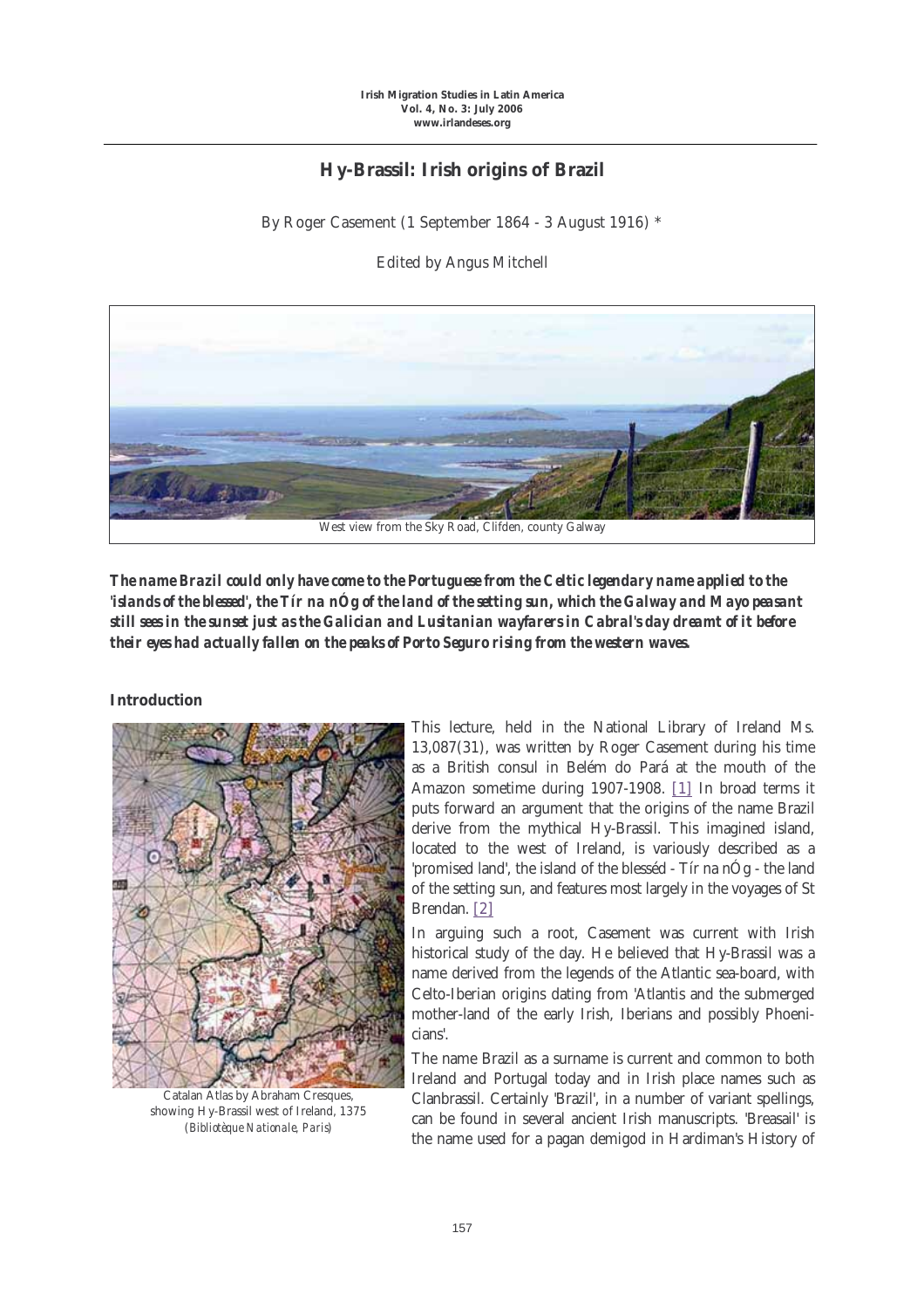Galway. Another possible derivation is from St Brecan, who shared the Aran islands with St Enda about 480 or 500 and was originally called Bresal. The name appears to have been built upon two Gaelic syllables 'breas' and 'ail'.

On a number of medieval maps Brazil also appears as the name for a land south west of the Skelligs. Elsewhere, it is one of the islands of the Azores, possibly Terceira. The earliest map is one drawn by Angellinus Dalorto of Genoa in 1325, where Brazil appears as a large disk of land to the south of Ireland. But on many later Italian and Catalan maps the name frequently reappears. [3]

Before setting out for America in 1492, Columbus is alleged to have said, when pointing at the Isle of St Brendan on Toscanelli's map: 'I am convinced that the Earthly Paradise is on the isle of St. Brendan, which nobody can reach save by the will of God.'

In looking at how the Irish origins of Brazil had been written out of the history books, Casement was able to show how the Anglo-Saxon interpretation of history had obscured and corrupted the history rooted in a more ancient Irish origin. It gave him the chance to analyse the orthodox view of 'discovery' history and a group of historians who, he felt, had neglected the Irish influence in Atlantic culture through their ignorance of the Irish language and their denial of a more ancient and mystical source of knowledge.

Angus Mitchell

**\*** Anyone wishing to quote from this document should seek permission from the Department of Manuscripts, National Library of Ireland, Kildare Street, Dublin.



Geraldo Cantarino's *Uma ilha chamada Brasil: o paraíso irlandês no passado brasileiro* (2004) is the most authoritative recent work on the subject of Hy-Brassil.

The name Brazil is probably the sweetest sounding name that any large race of the Earth possesses. How this musical name came to be assigned to the great country of South America did not interest me until after I had landed at Santos **[4]** in the autumn of 1906. We accept the names of countries and of places as we find them on maps without question taking them as a matter of course just as we accept the Atlantic Ocean or Asia. The name seems a part of the country and if a very inquisitive mind should ask the origin of the name itself, reference is made to a school geography, where the new-comer may find a probable commonplace origin.

Thus it is with the name Brazil.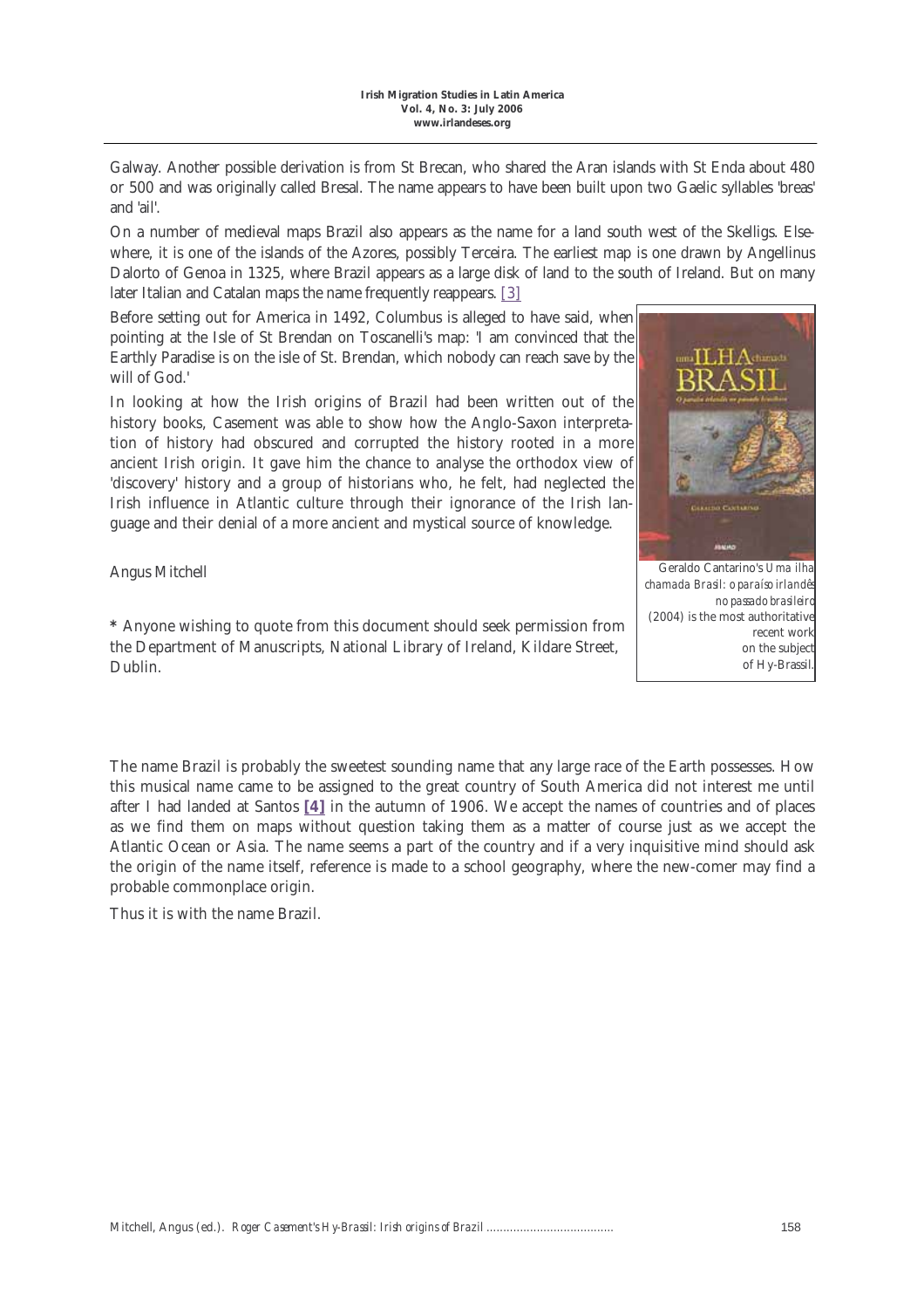

Map by Dalorto (1325), including Hy-Brassil and Daculi islands

The beautiful name that we are told came from a dye-wood used in the commerce of the middle ages. Whether it be the individual Brazilian we ask, the school book we turn to or the encyclopaedia we appeal to, the answer is the same - brief, unexplanatory and precise - the country was named from the abundance of the dye-wood that was soon exported from its shores after the discovery. It was first called *Terra de Santa Cruz* - Land of the Holy Cross - by Cabral, **[5]**

its discoverer, a baptism that the King of Portugal his master confirmed. But in spite of official and royal recognition the dye-wood prevailed over the wood of the true cross. Such, in brief, is the universal reason assigned to the naming of Brazil. No writer has even got beyond this: altho' a few have been on the threshold of the truth without knowing it. For there is no doubt at all that in so deriving the name Brazil the country from the dye-wood of medieval commerce, the school book, the individual Brazilian, the encyclopaedia and the dictionary are astray.

They have been satisfied from the first with a half truth only, and not seeking further, or not knowing where to seek they have stopped short with a reason that not only gives no meaning, but leads the mind astray.

One or two of the writers who have dealt with the origin of the name have been quite in sight of the truth, but the limitations of European learning which had been shut off for centuries from the one literature that could have made things more clear.

Strange as it may seem, Brazil owes her name not to her abundance of a certain dye-wood but to Ireland. The distinction of naming the great South American country, I believe, belongs as surely to Ireland and to an ancient Irish belief old as the Celtic mind itself.

It may be asked how it is that none of the standard works upon the discovery of the two Americas contain an inkling of the truth. How comes it that authors, who are claimed as classics, have all failed to trace the origin of a name that covers one of the greatest dominions of the two continents to whose history and professional development they have devoted the genius of their pens and the erudition of great minds.

The answer can only be that the name of those who have undertaken the task have realised that Ireland played a more important part in the life of medieval Europe than later day records assign her, and that her influence on the minds of men was not confined to religious questions, but extended very largely into the commercial and intellectual life of the times. Far from being a remote "island beyond an island" she had fleets on many seas and her speech and shipping penetrated the western and southern seaboard of Europe from Antwerp to Genoa. Her mariners were in every port and while her traders had collected at Lisbon and along the coasts of Spain in numerous and important communities her own ports were for centuries the rendez-vous of Spanish, French and Italian shipping, as in earlier days they had been of Roman.

Some of the evidence on their head has lately been given an abiding place in literature by Mrs J.R. Green **[6]** in her Ireland from 1200-1600. A writer to whom Mrs Green has accorded her grateful recognition, Mr J.R. Kenny, has also in a series of articles, which have appeared in the columns of the Irish press, given us a glimpse of the vast field of international activity - whereon Ireland played so large a part. None of these things were known to the modern authors Washington Irving, **[7]** or Prescott, **[8]** or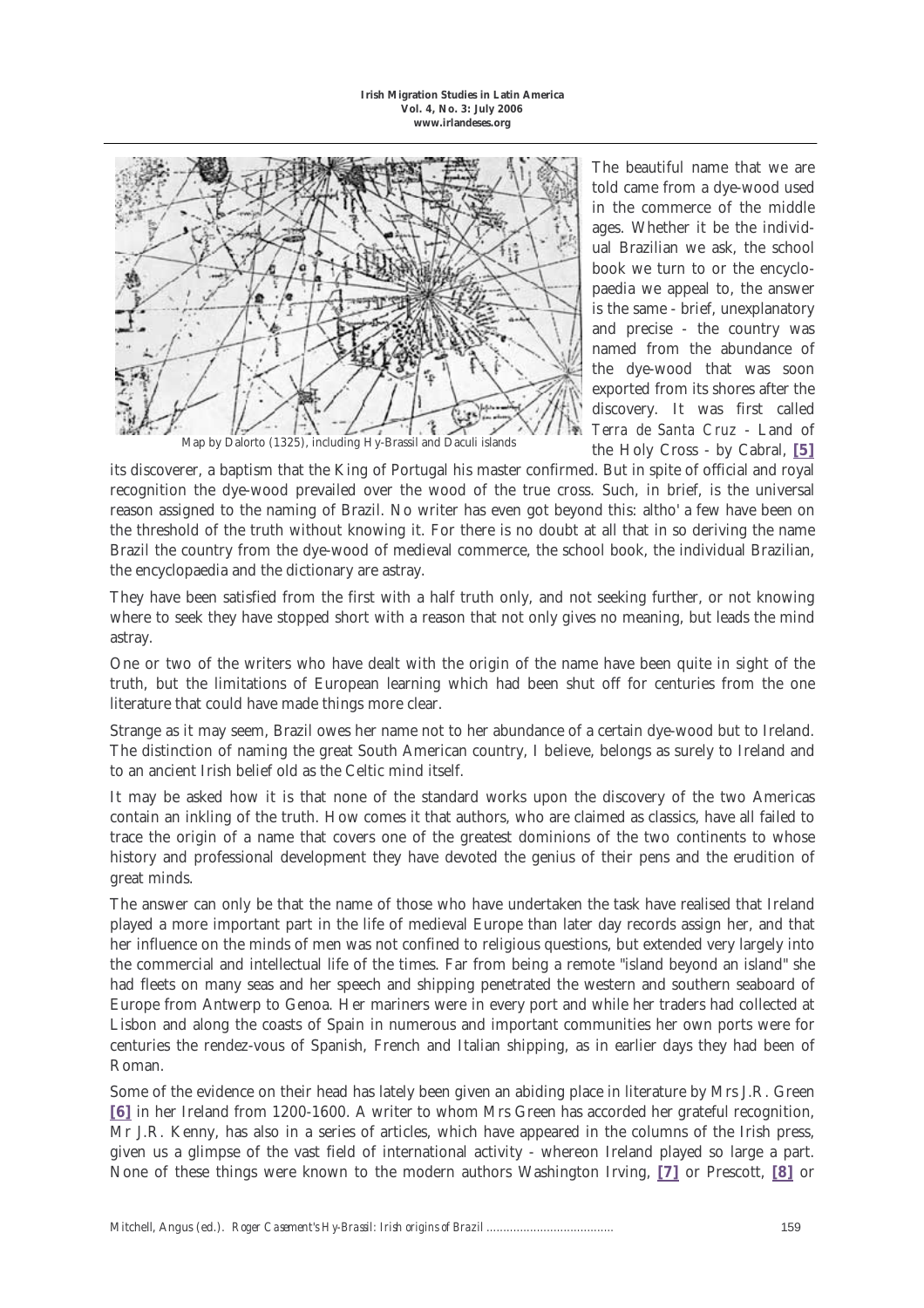Robertson, **[9]** or Southey, **[10]** who have dealt with American discoveries for the English-speaking world. To them Ireland was a name that denoted a land steeped in poverty and ignorance - the back woods of Europe, a reproach to England it might be, but a people having nothing to offer the scholar. Her only language was unwritten, untaught, unknown beyond the confines of the cabins where a race of senior barbarians lived in squalid misery without parallel in civilization, and of such repute that the great world of thought and culture might deplore. With a vicarious sympathy it dismissed from serious consideration the people and the country where such a condition was known to prevail.

When these scholars came across some reference to Ireland in their researches through Peninsular records their minds were blank by reason of prevailing prejudice, the child of ignorance, their very knowledge of their Ireland of their own day but broadened already a wide range of misunderstanding. What could Ireland possibly offer the scholars who sought the beginning of European thought in its western striving quest for a New World? Clearly nothing. It is thus that we find so delighted an author as Washington Irving confronted by the record which, had he known it, would have unlocked much to his imagination, passing over with contemptuous misreading the story of St Brendan. [11] So ignorant indeed was he of the origin of the story, while admitting that Columbus [12] must have been acquainted with it that he speaks of St Brendan as "a Scottish monk" with no perception of the meaning that attached to the word "Scot" or "Scotia" in the early middle ages. In this he doubtless sinned unwittingly not as Hallam [13] who, with that true quality of British meekness which seeks to inherit the Earth, writes of Duns Scotus [14] as an Englishman.

The Hallams indeed we have always with us.

It is sufficient for an Irishman to be distinguished in any walk of life for him to be at once annexed.

When Washington Irving wrote his history of Columbus the Anglo-Saxon theory of mankind was being invented. Its cult has widened from a variety of motives; its rise synchronised with a far less laudable minor cult which today finds frequent expression in American historical records. I refer to the term "Scotch-Irish" to designate the pioneers who, in the early days of Indian border fighting, or later revolutionary strife, did so much to build up the fabric of



(*West to the Garden*)

America. I am not sure if Washington Irving may not be held largely responsible for the term Scotch-Irish. In his later literary development of the "Scotch-Irish" ancestor of the innumerable Murphys, Sullivans, MacDonalds or O'Tooles, he assigns their ancestry to a hybrid whom neither Ireland nor Scotland claims. Certain it is that his Scotch monks allusion to St Brendan has been amplified by American ignorance until in a work published in 1892 to commemorate as "an absolutely complete Colombian memorial (1492-1892)" the 400th anniversary of the discovery of America; we find the Bishop of Clonfert, born and bred in Kerry taking his place among the legendary Scotch-Irish of the revolution.

I refer to a monumental work issued by the Syndicate Publishing Co of Philadelphia entitled *The Discovery and Conquest of the New World*, which among other gifts to the American people, offers them in Chapter II "the fable of St Brendan, a Scotch-Irish priest who was accredited with first having discovered America in the sixth century". On turning to the body of the work dealing with the episode it becomes clear that the compilers of the modern work have merely copied from Washington Irving's pages the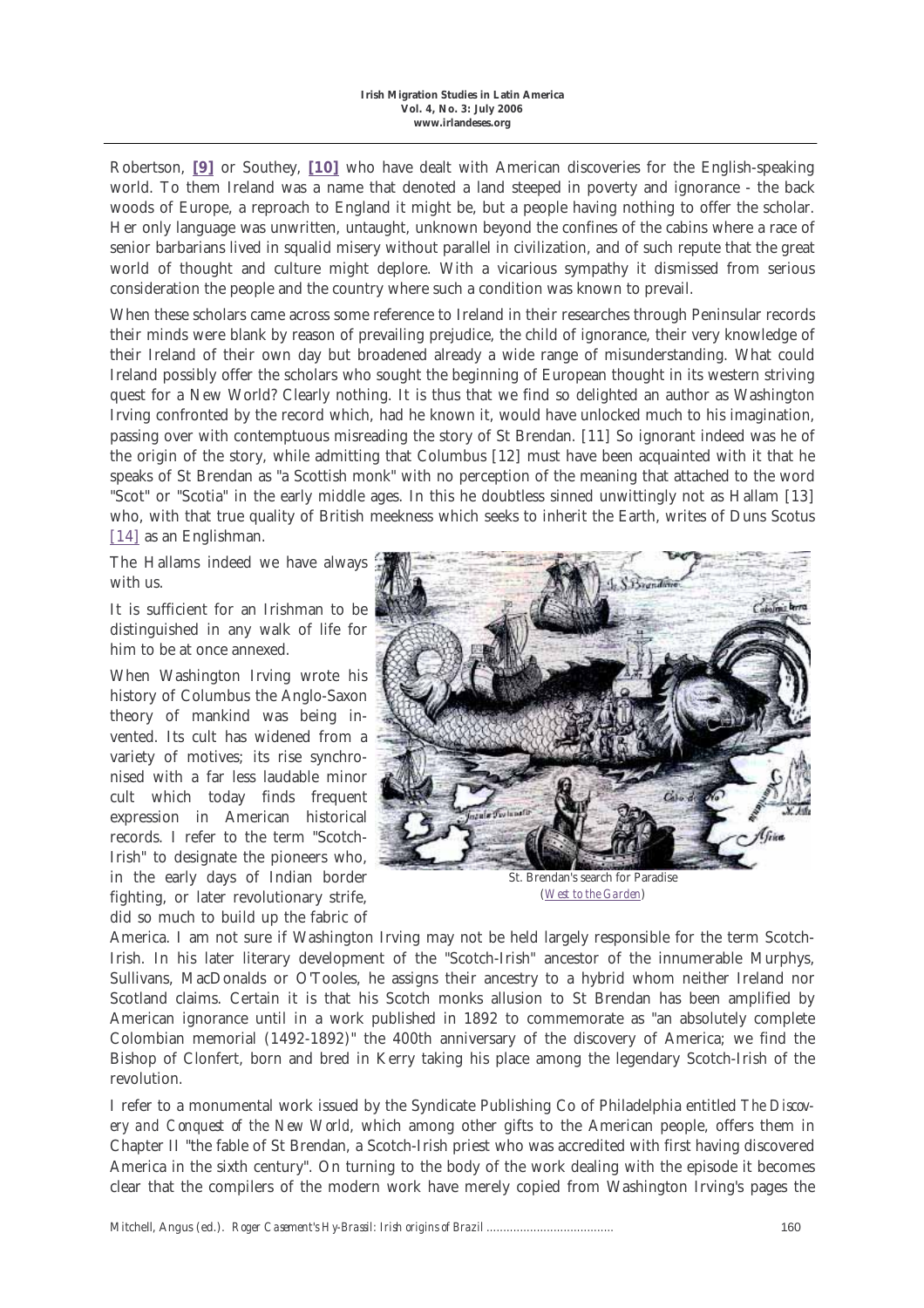scanty references wherein he dismisses the Brendan legend. This modern American work was offered to the American people with an "Introduction by the Hon. Murat Halstead. Most Renowned Journalist and Colombian student of Both Americas" and in this gentleman's introduction we are told that to "properly introduce to the multitudinous readers of this book the subjects, authors and illustrations seemed a task of such gigantic proportions as to create a feeling of awe in the breast of the most intrepid."



Mercator Terrestial Globe, 1541 (detail) (*Harvard Map Collection*)

It must assuredly create regret in the minds of the most sympathetic that the multitudinous descendants of illustrious Irishmen in the United States should have offered to them as history in 1892, the statement that the Bishop of Clonfert in 563 "was a Scotch-Irish abbot who flourished in the sixth century and who is called sometimes by the foregoing appellations (St Brandon or Borondon) sometimes St Blandanns or St Blandanus."

Moreover England assiduously spread the tale. Just as when she first began her civilizing mission to Ireland in Tudor times, the Lord Deputies of Elizabeth were careful to provide that those "German Earls", who had come from the Courts of Christendom to visit Ireland, should "see as little as might be" of the great Queen's regenerated kingdom beyond the walls of Dublin. So to the modern European questions England had turned a face of firm benevolence, with uplifted deploring hands, and regretted while she double-barred the door, that the condition of her turbulent patient still precluded the visits of enquiring or possibly sympathetic minds. The Irish of the early nineteenth century were as effectually beyond the pale of cultured thought as their language was beyond the ken of the scholar.

Speaking, as Young wrote a generation earlier, "a despised language", with no school wherein their tongue was taught, with no printed book of their language, with no means to make their thought known save in the half-speech of their conquerors; the oldest people in Western Europe, whose unknown literature in truth revealed a character of lofty consistency and high ideal, were ranked with the African slave and at best could offer nothing but a "kitchen midden" to research. The shafts of wilful ignorance that was then a part of English international statecraft flashed wherever the pen of the writer or the soul of the scholar might for a moment have been drawn to Ireland. These shafts indeed are still often bared, but while today impotent to daunt or blind the gaze of the Continent, they play their malicious part in English party strife and in the columns of the English Press. It was but four years ago in 1904 that the *Morning Post*, certainly one of the most cultured and generally best informed of the English journals permitted its leader writer to liken the study of Irish in the schools of Ireland to the teaching of "kitchen kaffir" in South Africa.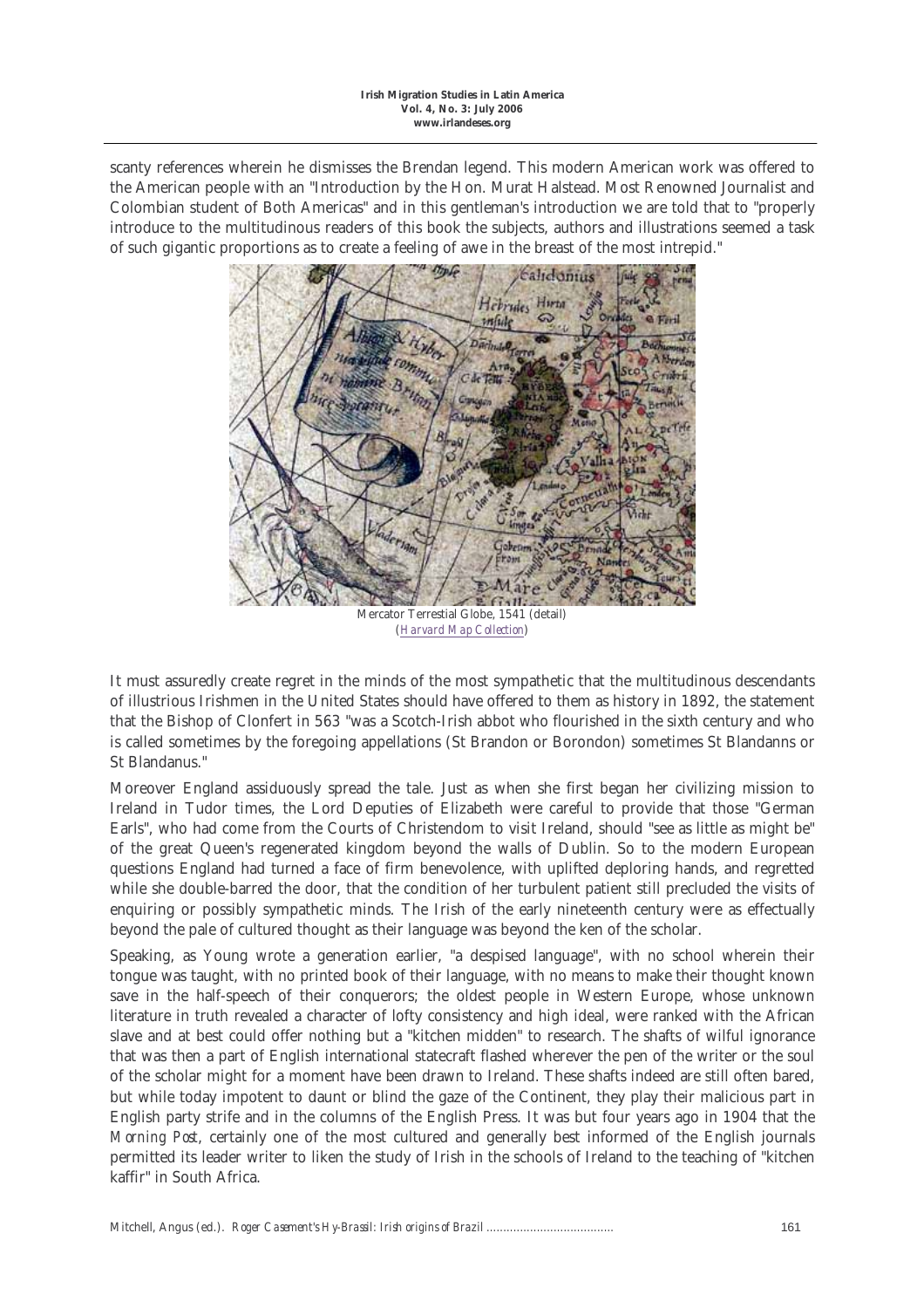The Statute Book of Ireland still makes it a punishable offence in 1908 to report in any newspaper in Ireland, any proceedings in an English Law Court in any language but English. When this Act was passed in 1740, the language of the whole of Ireland, outside a colonist aristocracy and their immediate dependants was Irish - and no proceeding in a Court of Law could have been carried to an issue save by a continuous appeal to that language in which there must on no account be made public or recorded.

The thing was not tomfoolery - it was all part of the great plan for wiping out the Irish mind. It had nearly succeeded.

The scholar today is beginning to realise that the Irish mind has something to reveal in the only tongue that ever gave it expression, or can give it expression. No historical student today would dream of writing a history of Ireland without reference to Irish records. In years to come international scholars will not dream of a complete scholarship which ignored the Irish language.

But when Washington Irving wrote his history of Columbus few scholars knew that there was an Irish language and very few Irishmen themselves believe that their language, although the language of our childhood and of all their fore fathers, has anything to offer even to Ireland that was worth recording or preserving. An ignorance more complete, more dastardly, more debasing never assailed a whole people and its baneful fruit has been the bread on our school-boys lips for how many generations? If this was the condition of Ireland in say, 1820, what wonder that the student of European records took no thought of her when he turned to medieval times, or if when he found her name recorded, he passed it over as of no import or even, as Irving did, assigned the very name itself to another country and another people. Brendan the Kerryman in quest of Hy-Brassil, is to Washington Irving and millions who have read him, a Scottish monk.

For Washington Irving's ignorance of the true significance of the Brendan legend he had found Columbus studying there is every excuse. He wrote, as Prescott wrote, at a time when much that later research has given to the world was still withheld from the scholar or locked up in the archives of Continental libraries. Just as Prescott knew nothing of the gigantic discoveries in Yucatan and elsewhere in Central America which have since revealed so much to our historical gaze of the past of the Indian peoples, so when Irving compiled his delightful works upon Columbus no historian dreamed that Ireland could offer anything worthy the contemplation of scholars, seeking mid-Continental records to throw light upon that medieval mind which first invented and then discovered a New World. And yet nothing is more certain than that Ireland was the home of the legend which for centuries had turned men's minds westward in search of that fabled land, and that the very name by which the earliest Irish records, called that region St Brendan set out to find, was the very name by which, when the discovery came, the discovering people themselves decided by popular will and all pervading prior use to confer upon this new found possession. That Brazil owes her name to Ireland - to Irish thought and legend - born beyond the dawn of history yet



Roger Casement (1864-1916)

handed down in a hundred forms of narrative and poem and translated throughout all western Europe, until all western Europe knew and dreamed and loved the story, and her cartographers assigned it place upon their universal maps, I think has been made clear enough in the forgoing article.

Legends die hard - and doubtless the legends of the dye-wood's origin of the name Brazil, resting as we have seen on no historical proof and abundantly disproved by antecedent application of the name no less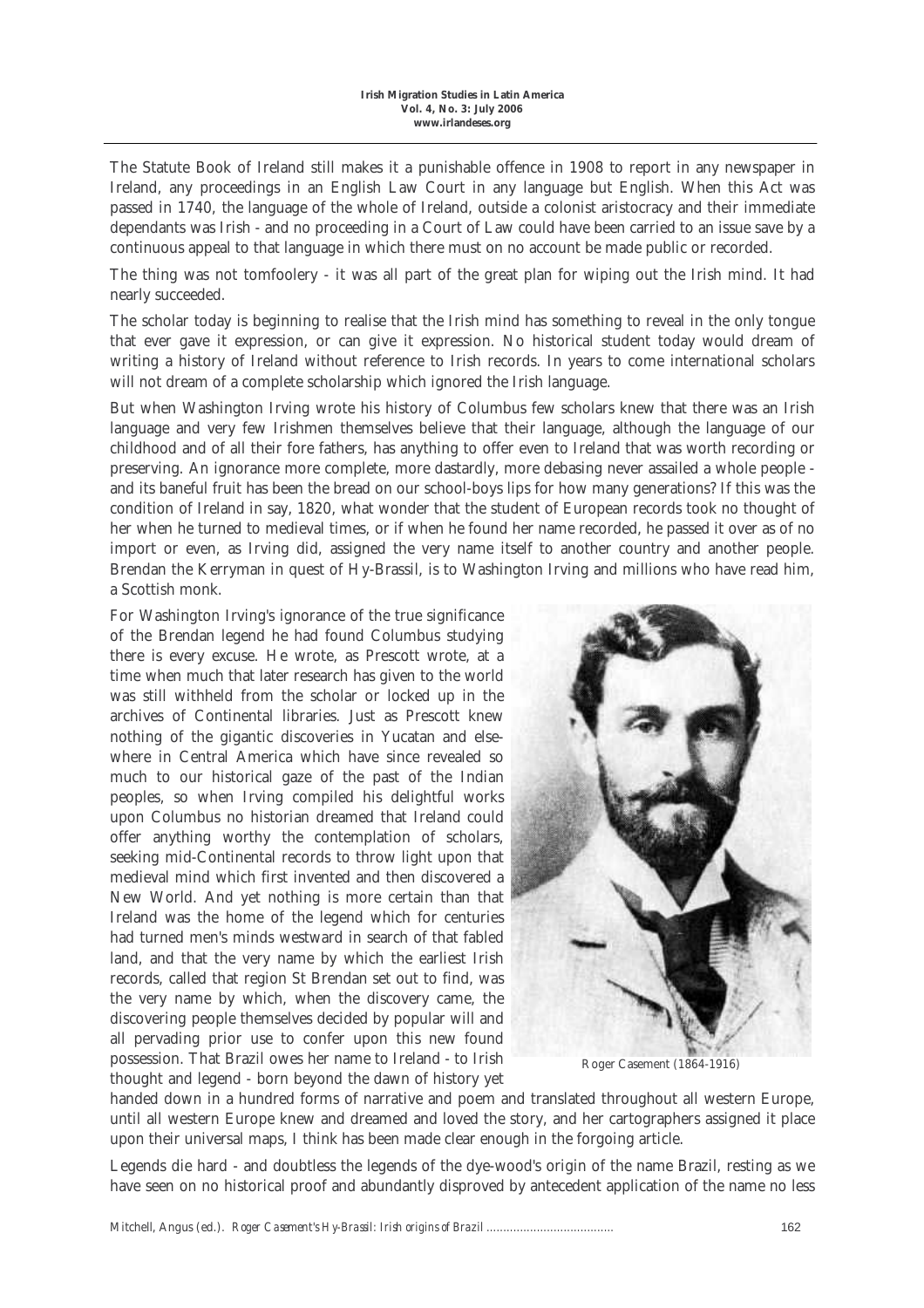than by the clear and continuous Irish record of the land, the locality, the search and the name, will die slowly. The "Scotch-Irish" origin of so many of the American people already shows signs of failing vitality. As the study of Irish records becomes more general those who today are still ashamed to claim descent from the "mere Irish" will discover that a truly Irish origin may even be fashionable. That it has always carried with it a storied value to the discerning, an inspiration to the brave, and an immemorial claim upon the generous and high souled has been hidden from men's minds, not by the faults of Irish character so much, as by the wanton obscurity in which the home of that people has been plunged.

That darkness was not a chance cloud, and now that it is lifting others besides Irishmen and their multitudinous descendants in the western world, may learn from the enduring legend of Hy-Brassil, to prize the records of a race who have given much to mankind, besides the historic facts of ancient fable and who are destined, if they will still honour their own past, to discover fields of thought and action for "the dauntless far-aspiring spirit of the Gael."

Roger Casement Belém do Pará, Amazon River, c. 1908

## **Editor's Notes**

**[1]** One of the three double paged folios contains: "Brazil - at Bathsheba 7 September 1907"

**[2]** There is further scribbled material on this subject to be found in NLI MS 13,087 (23/ii) - which contains a more scholarly essay on possible Irish manuscripts that contain information on the etymological origins of Brazil and the legend of Atlantis. Casement questions Alexander von Humboldt's belief that Brazil originated in Asiatic culture before entering the parlance of European trade. He also attacks as vague the idea of a Norman-Breton discovery of America by drawing attention to Beregerson *Histoire de la Navigation* (Paris, 1630), p.107. Bergerson argued for a French explanation of the name Brazil, which Casement felt was "grotesque."

**[3]** See William H. Babcock - *Legendary Islands of the Atlantic: A Study in Medieval Geography* (1922); T.J. Westrropp, *Brazil and the Legendary Islands of the West Atlantic* (1912); Donald Johnson, *Phantom Islands of the Atlantic - Legends of Seven Lands that never were* (1994).

**[4]** Santos is the coffee port on the South Atlantic coast below São Paulo where Casement took up his first consular position in Brazil in 1906. The following year he moved to Belem do Pará, at the mouth of the Amazon, and the following year he was promoted to consul general in the former Brazilian capital of Rio de Janeiro. In 1910 he was recruited for a "special mission" by the British Foreign Secretary, Sir Edward Grey, to investigate rumours of atrocities in the disputed frontier region bordering Peru, Ecuador, Brazil and Colombia. Casement stayed on the case until his resignation from the Foreign Office in the summer of 1913.

**[5]** Pedro Alvarez Cabral (c.1467-c.1520) - Portuguese navigator, in 1500 he embarked from Lisbon with a fleet of thirteen ships bound for the East Indies. His first landfall was in Brazil in southern Bahia, where he claimed the land for the Portuguese crown. In April 2000 Brazil marked 500 years of official history.

**[6]** Alice Stopford Green (1847-1929). Historian. Born in County Meath, she was one of the closest of Casement's friends and they travelled together through many areas of Ireland and collaborated in much work. After the death of her husband, the historian J.R. Green in 1883, she became increasingly radical, sympathising with much of the intellectual discontent. She was the force behind the founding of the The Mary Kingsley Society of West Africa, founded in 1900. The Society tried to give African culture a fairer status in the public mind. Among its General Committee members: H.H. Asquith; Rev. Dr Butler, Master of Trinity College, Cambridge; Viscount Cromer, Dr. J.G. Frazer, John Holt, Sir Alfred Lyall,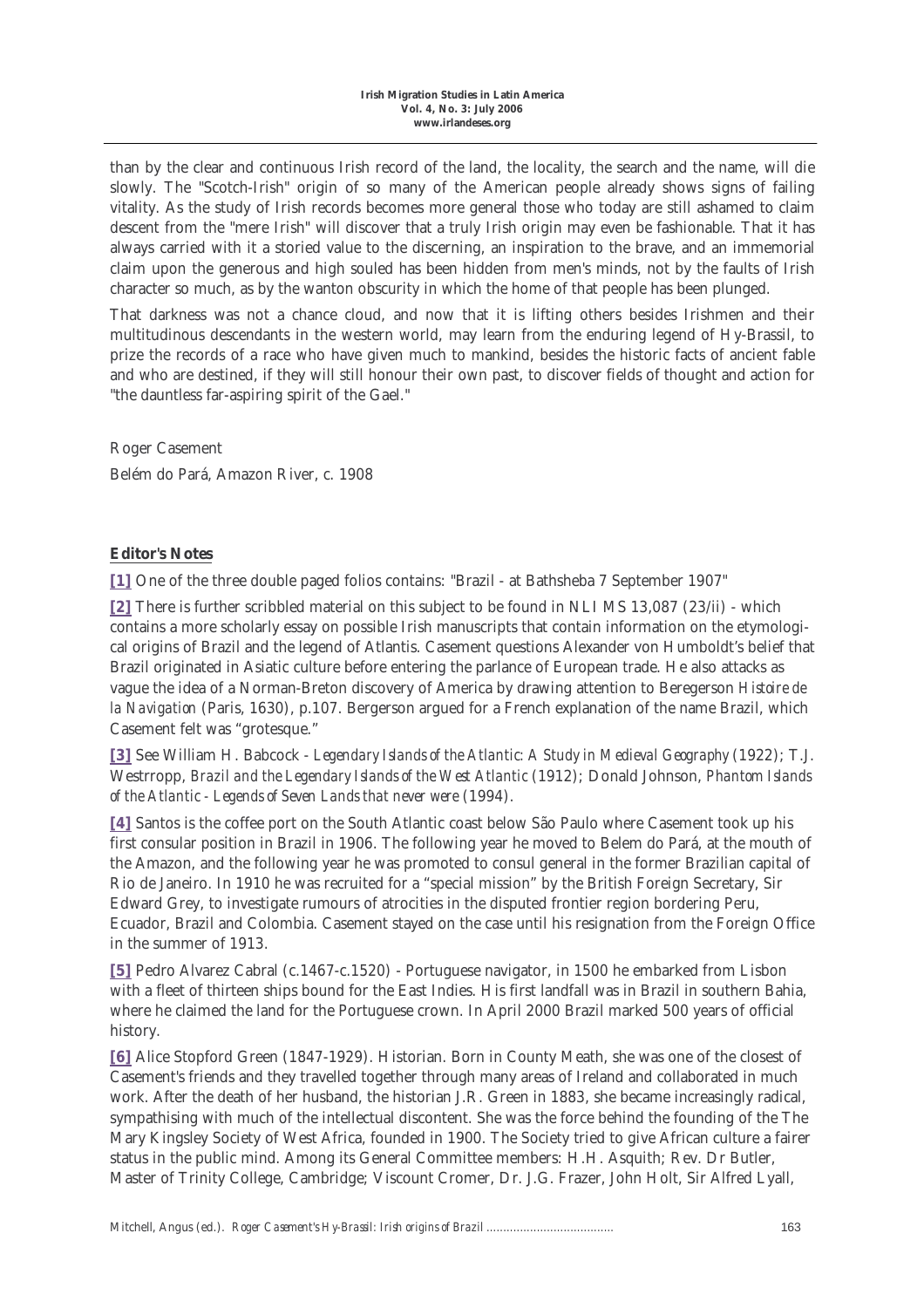George Macmillan, Major Matthew Nathan C.M.G. Mrs. Green subsequently became a force behind the Congo reform movement and along with Roger Casement and Arthur Conan Doyle helped organise the Morel Testimonial Luncheon on 29 May 1911. In 1908 she published *The Making of Ireland and Its Undoing*, a work on early Irish history which Casement did much to promote. They also co-operated on *Irish Nationality* (1911) and both shared the platform with Captain J.R.White and the Rev. Armour on Casement's entry onto the political stage at Ballymoney in October 1913. This event, known as the Protestant Protest, was a meeting held by Protestants that hoped to explain to the wider Protestant community of the North how they might better live at peace inside a United Ireland. The recent release of KV files at Kew Public Record Office in London shows how Mrs. Green was branded a "red hot revolutionist" by British Intelligence as a result of her close connection with some of the rebel leaders. After the executions she returned to Ireland and to St. Stephen's Green to live. Her house continued to be a hive of discussion on several matter including how the Irish spirit might be better enlightened. She will remain as one of the most outstanding Irish scholars of her age. Casement's correspondence with Green held in the National Library of Ireland is evidence of how important their discussion was in the construction of a new attitude to Irish history and a counter-history that opposed the Imperial version.

**[7]** Washington Irving (1783-1859). Historian and man of letters. Irving was born in New York and began his literary career writing satirical history such as *A History of New York by Diedrich Knickerbocker* (1809). For health reasons he lived in Spain from 1826-29 and produced a series of studies including *The History of the Life and Voyages of Christopher Columbus* (1828) and *Voyages of the Companions of Columbus* (1831) and *Tales of the Alhambra*. He was appointed Ambassador to Spain (1842-1846).

**[8]** William Hickling Prescott (1796-1859). American historian. Prescott was born in Massachusetts into a wealthy legal family. He studied at Harvard where he was half-blinded by a piece of bread thrown accidentally in his eye. He devoted most of his life to the study of Spanish and Spanish-American history. His most well-known works were translated into French, German and Spanish, including *History of Ferdinand and Isabella* (1838); *History of the Conquest of Mexico* (1843); *The Conquest of Peru* (1847); and an unfinished three volume *History of Philip II* (1855-58). More than any historian Prescott had the most widespread influence on the shaping of Europe's understanding of Ibero-American history until relatively recently.

**[9]** William Robertson (1721-1793). Scottish historian. Studied at Edinburgh University. He volunteered for the defence of Edinburgh against the Jacobite rebels in 1745 and in 1751 took up a prominent role in the General Assembly and soon became leader of the "Moderates". In 1761 he became a royal chaplain; in 1762 principle of Edinburgh University and in 1764 the Royal historiographer. His most far-reaching work was his *History of Charles V* (1769) which was widely praised by figures such as Voltaire and Gibbon. In 1777 he published his *History of America*, mainly concerned with early Spanish conquest in the New World.

**[10]** Robert Southey (1774-1843). Historian and Poet Laureate. Born in Bristol. After expulsion from Westminster school for writing an article showing sympathy for the Jacobites, Southey went up to Balliol College Oxford. With the poet Samuel Coleridge he planned to form a communist society in the West Country that came to nothing. He became an authority on the Anglo-Portuguese world following trips there in 1795 and 1800 and wrote an extensive three volume *History of Brazil* and another *History of Portugal*.

**[11]** St. Brendan (483-577). Navigator, mystic, Bishop of Clonfert. Born Fenit peninsula. The *Navigatio Brendani* relates his legendary voyage to a land of saints far to the west and north, possibly the Hebrides. He founded a number of monasteries in Ireland and Scotland including a monastery-museum at Ardfert and the Church of Ireland cathedral at Clonfert. Brendan, it is said, was buried beside the Romanesque pyramid-tympanum, archway door. His voyage to the Americas was re-enacted by Tim Severin, leaving Brandon Creek on 17 May 1976 showing a proven possibility that by tracing the north west Atlantic seaboard through the Western Islands of Scotland beyond the Faroes to Iceland and thence past Greenland to the north Atlantic shores of America.